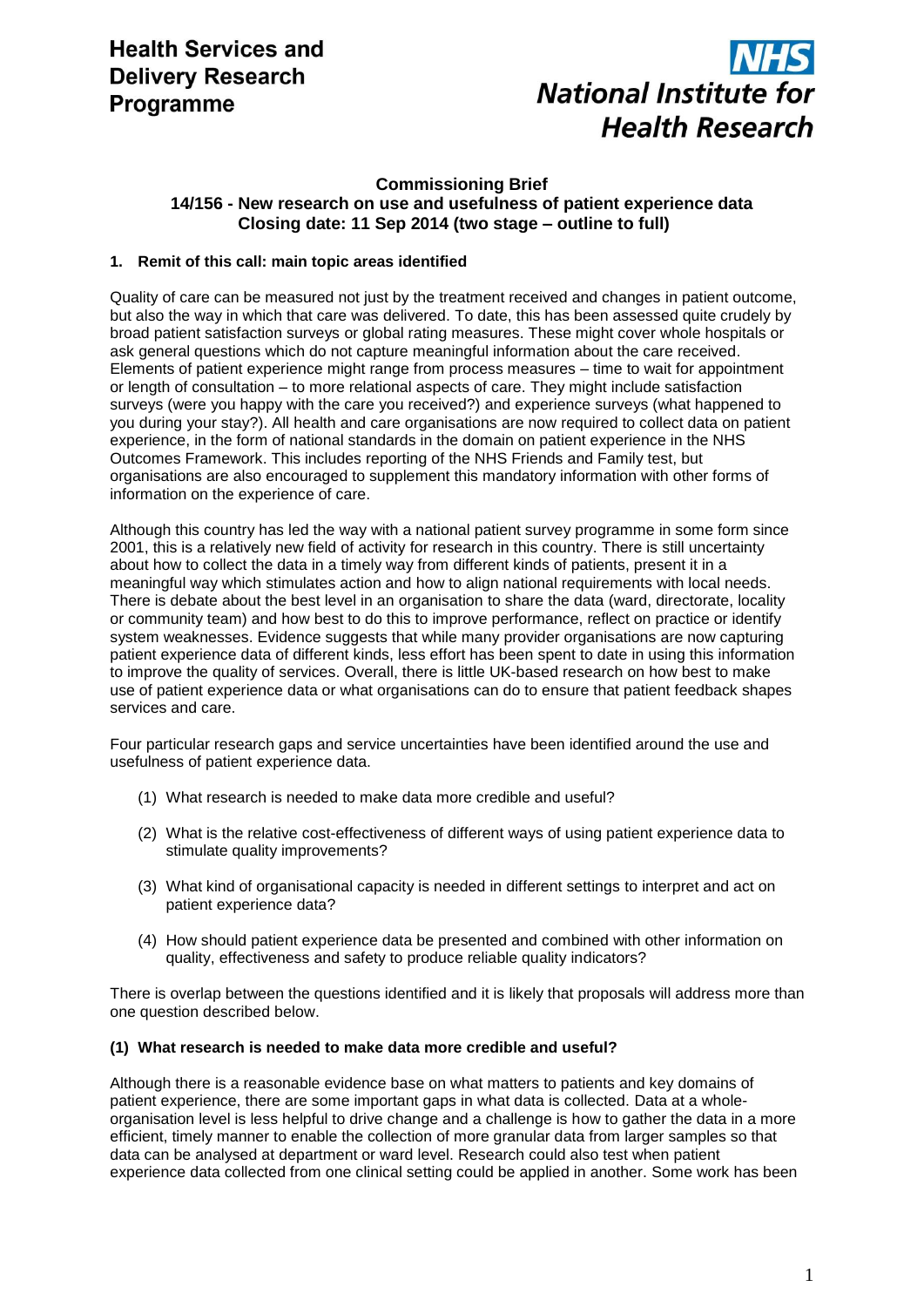undertaken on the reliability of information from social media and general ratings websites and more evaluation is needed of their value. Other kinds of content which could be tested further are probes to actively seek problems or examples of poor care from service users. It is also important that organisations understand how well they are caring for the most vulnerable patients, who may be excluded from many surveys to date. Methodological research is needed to test the validity and reliability of methods to collect patient experience data from those who are illiterate or cognitively impaired. Another important area of research is to investigate the use of family and carer ratings of care as well as or instead of experience data from service users.

#### **(2) What is the relative cost-effectiveness of different ways of using patient experience data to stimulate quality improvements?**

There are few high quality studies demonstrating the impact of using patient experience data to effect service change. Many existing studies are small-scale, without robust evaluation design. More studies are needed which measure the ways in which information drives change. Impact might be measured in different ways – from patient satisfaction rates (over time), patient ratings, clinical and organisational performance measures and other quality markers at different levels in the organisation. Process evaluation will be particularly important, including observational work to understand how organisations, teams and individuals interpret and act on findings. Completed research should help service leaders to identify the organisation and staff characteristics associated with effective use of patient experience data for different purposes and the mechanisms for achieving this. This might range from facilitated meetings at a ward or team level, to data benchmarking, to appointment of senior (board-level) patient experience champion. Studies could also look at the relative effectiveness and cost-effectiveness of different methods of data collection, given recent investment by many organisations in new mechanisms. This might for instance compare the impact of real-time text surveys, patient tracker devices and video kiosks with more traditional follow-up surveys after discharge and treatment in various forms (online, postal, telephone, face to face) in terms of potential to influence change. Methodological research is also needed to test the reliability and validity of using different forms of patient experience data as a measure of outcome to compare interventions or assess the impact of service changes over time.

## **(3) What kind of organisational capacity is needed to make sense of patient experience data**

With the expansion of national surveys, some central guidance has been provided on issues such as sampling and reliability of data [\(www.nhssurveys.org\)](http://www.nhssurveys.org/). However, few organisations have sufficient analytical capacity to interpret complex data, especially in smaller primary care and social care organisations. Research is needed to understand the organisational capacity which is needed to make sense of data and draw reasonable conclusions from responses at a team or ward or practice level. This includes understanding of what level of patient data is sufficiently representative to initiate change or drive service improvement. Capacity is needed not just to understand quantitative data (such as when to adjust for bias) but also making sense of complex qualitative data, such as patient narratives or analysing results from a focus group. Some organisations have engaged patients and families in making sense of findings and this could be explored further.

#### **(4) How should patient experience data be presented and combined with other information on quality, effectiveness and safety to produce reliable quality indicators?**

Research is needed to identify the most effective way of presenting patient experience data so they are meaningful to staff. This includes content and format issues for different contexts, from ward or practice meeting to Board presentations. At present, patient experience data is not well aligned with other kinds of information captured at a hospital, practice or community or social care setting. Other data sources could be brought together when considering particular pathways or services. These include clinical effectiveness and outcomes data, including patient-reported outcomes (PROMS) data, patient safety data (from reported incidents to complaints) and other information on patient environment, cleanliness or care. Other kinds of routinely collected process information from audits and activity data can give valuable insights into patient experience, such as rates of cancelled operations, number of patient outliers, ward moves or incomplete patient information at time of consultation. An HS&DR study has already been commissioned around use of ward-based hospital dashboards to monitor safety and quality, but more work could be carried out on how best to use